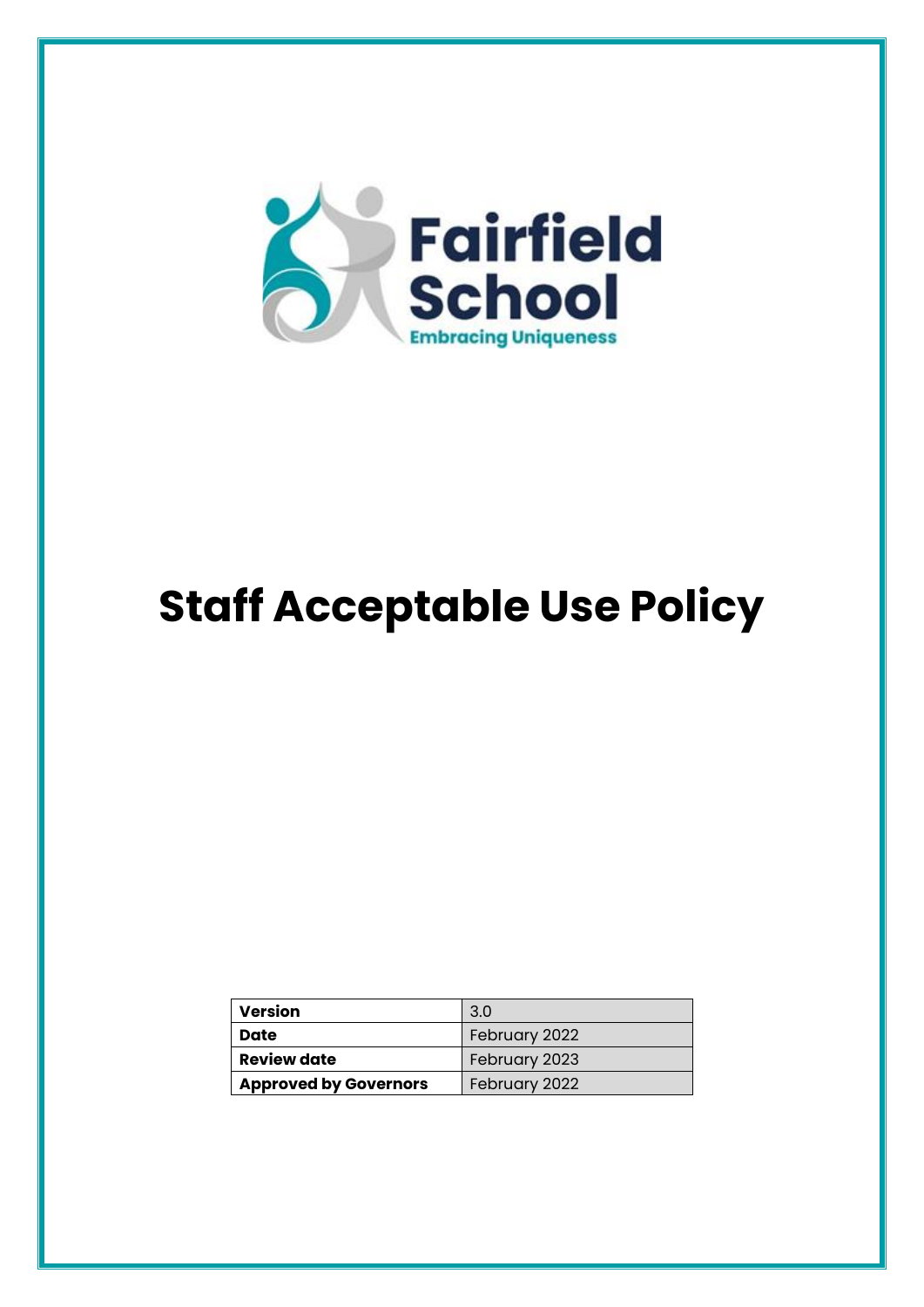#### **Policy Introduction**

*This document has been developed to ensure staff within Fairfield school are aware of their professional responsibilities when using ICT equipment and systems. All staff will follow the guidelines at all times. You are responsible for your behaviour and actions when carrying out any activity which involves using ICT equipment and information systems, either within school or at other locations, such as home. ICT equipment and associated technologies include all facilities and resources used to access the school ICT network and internet as well as standalone devices with digital storage.*

## **When using the school's ICT equipment and other information systems, I have understood and will comply with the following statements**

- I have read and understood the implications and my personal responsibilities in relation to the use of ICT equipment which is detailed within this policy.
- I will access the internet and other ICT systems using an individual username and password, which I will keep secure. I will ensure that I log out after each session and never allow other users to access the internet through my username and password. I will report any suspicion, or evidence that there has been a breach of my personal security in relation to access to the internet or ICT systems, to the Headteacher /DSL/DDSL or SLT.
- I will ensure that I use a suitably complex password for access to the internet and ICT systems and that I will use a unique password for each system.
- I will not share my passwords with any colleagues or pupils within school.
- I will seek consent from the ICT Manager/DSL/DDSL/Headteacher prior to the use of any new technologies (hardware, software, cloud-based services) within school.
- I will not search for, download, upload or forward any content that is illegal or that could be considered an offence by another user. If I encounter any such material I will report it immediately to the DSL/DDSL/ Headteacher/ICT Manger/SLT.
- I will take a professional and pro-active approach to assessing the effectiveness of the internet content-filtering platform in relation to the educational content that can be viewed by the pupils in my care.
- I will not attempt to bypass any filtering and/or security systems put in place by the school. If I suspect a computer or system has been damaged or affected by a virus or other malware, I will report this to the ICT Manager /DSL/DDSL/Headteacher/SLT (as appropriate)
- I will ensure that all devices taken off site, (laptops, tablets, cameras, removable media or phones) will be secured in accordance with the school's Data Protection Registration and any informationhandling procedures both on and off site.
- I will ensure that the schools data is not stored on devices that are taken off site (Laptops, Tablets)
- I understand my personal responsibilities in relation to the Data Protection Act and the privacy and disclosure of personal and sensitive confidential information.
- I will take reasonable precautions to ensure that any devices (laptops, tablets, cameras, removable media or phones) are stored in a secure manner when taken off site (car / home/ other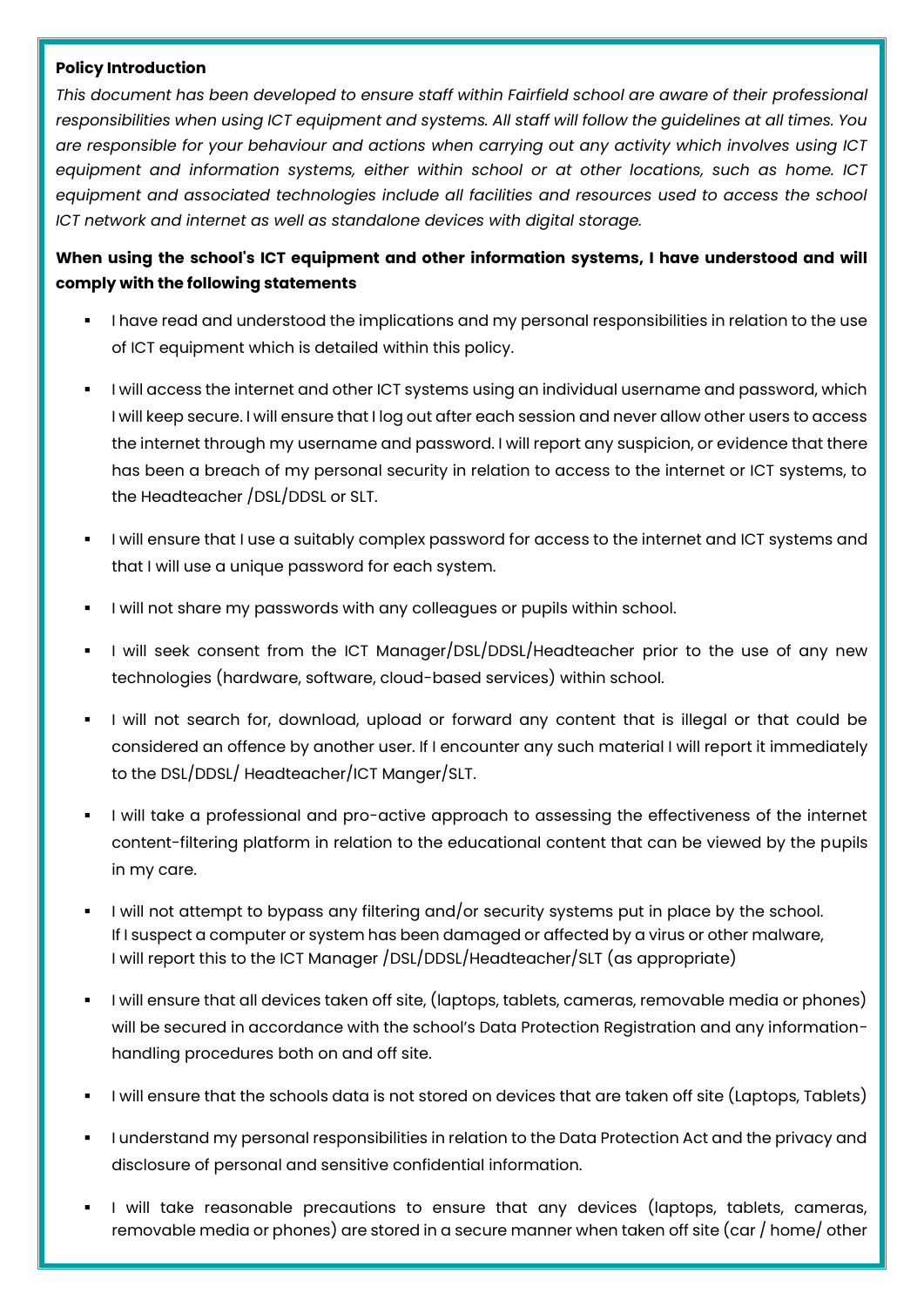location). Devices will not be stored in a car overnight or left in sight when not in use, e.g. by an open window or on the back seat of a car.

- I will secure any equipment taken off site for school trips.
- I will only use school-owned or provided portable storage (USB sticks, portable hard drives etc.).
- I will ensure that any personal or sensitive information taken off site will be situated on a schoolowned device with appropriate technical controls such as encryption/ password protection deployed.
- Any information asset, which I create from other information systems, which could be deemed as personal or sensitive will be stored on the school network and access controlled in a suitable manner in accordance with the school data protection controls. (For example spread sheets/other documents created from information located within the school information management system). Any information asset that is taken off site must be stored on a school owned device (encrypted USB stick)
- I will not download or install any software from the internet or from any other media which may compromise the school network or information situated on it without prior authorisation from the ICT manager
- I will return any school-owned ICT equipment or software to the relevant individual within school (ICT manager) once it is no longer required.
- I understand that the use of computer systems without permission or for inappropriate purposes could constitute a criminal offence under the Computer Misuse Act 1990 and breaches will be reported to the appropriate authorities.
- I understand that my files, communications and internet activity may be monitored and checked at all times to protect my own and others' safety, and action may be taken if deemed necessary to safeguard me or others.
- I understand that if I do not follow all statements in this AUP and in other school policies relating to the use of ICT equipment I may be subject to disciplinary action in line with the schools established disciplinary procedures.

### **Managing digital content**

- I will demonstrate professional, safe and responsible behaviour when creating, using and storing digital images, video and sound within school.
- I will only use school equipment to create digital images, video and sound. Digital images, video and sound will not be taken without the permission of participants; images and video will be of appropriate activities and participants will be in appropriate dress. No resources are to be published online without the permission of the staff and parents/pupils involved.
- Under no circumstances will I use any personally-owned equipment for video, sound or images without prior consent from the designated member of staff. (DSL/DDSL or Head Teacher).
- When searching for images, video or sound clips, I will ensure that I or any pupils in my care are not in breach of any copyright law.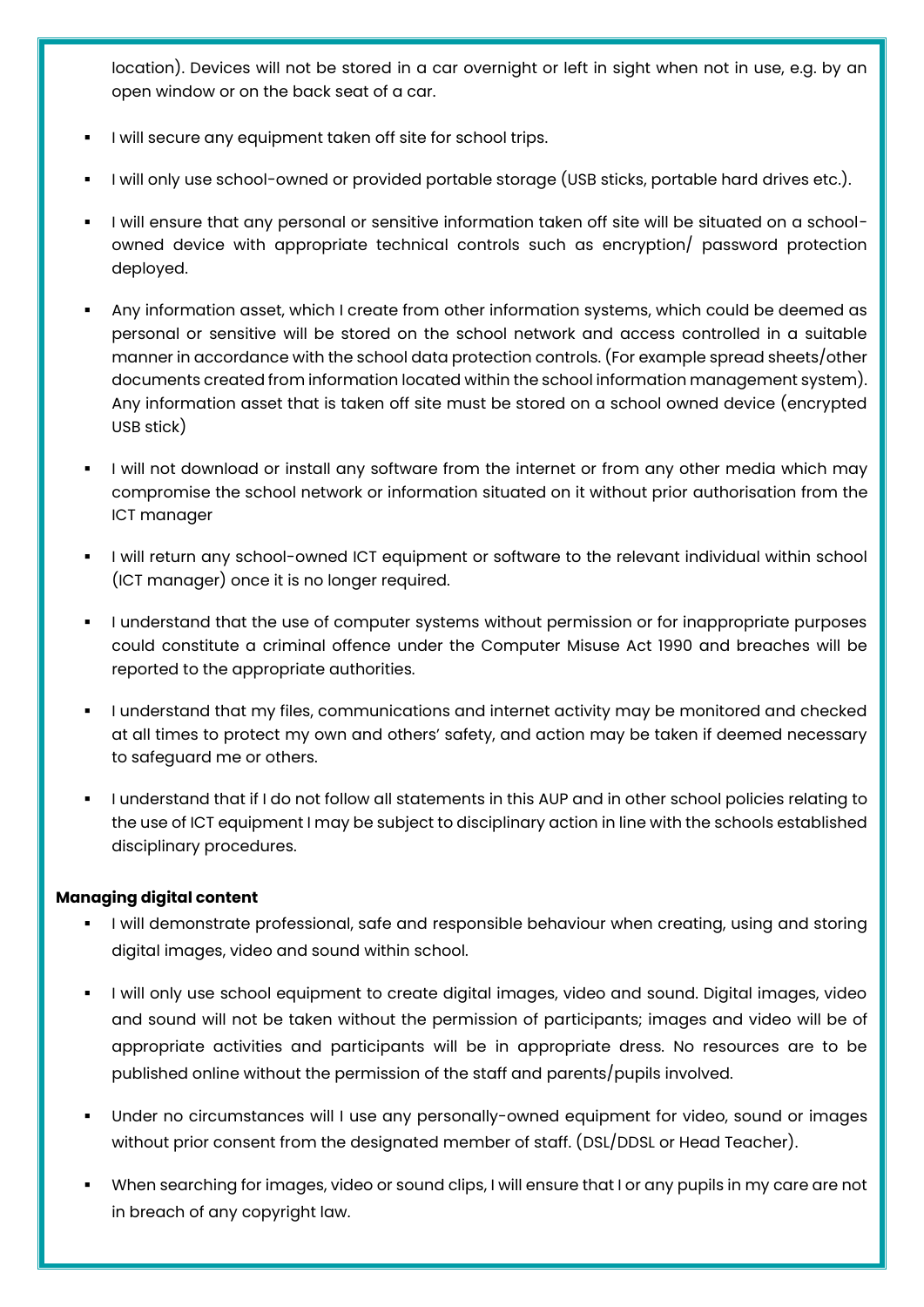- I will ensure that any images, videos or sound clips of pupils are stored on the school network and never transferred to personally-owned equipment.
- I will ensure that any images taken on school-owned devices will be transferred to the school network (storage area/server) and immediately deleted from the memory card.
- I will model safe and responsible behaviour in the creation and publishing of online content within the school learning platform and any other websites. In addition to this I will encourage colleagues and pupils to adopt similar safe behaviour in their personal use of blogs, wikis and online publishing sites.

## **Teaching and Learning**

- I will support and promote the school Online Safety policy at all times. I will model safe and responsible behaviour in pupils when using ICT to support learning and teaching.
- I will ensure that I am aware of my individual responsibilities relating to the safeguarding of children within the context of Online Safety and know what to do in the event of misuse of technology by any member of the school community.
- I understand the importance of respecting and acknowledging copyright of materials found on the internet and will model best practice in the creation of my own resources at all times.

## **Email**

- Fairfield school provides each member of staff with an email address.
- This email account should be used for work purposes only.
- All work-related business should be conducted using the email address the school has provided.
- I must not share my personal email addresses with parents and pupils, and must not send any work-related materials using my personal email account.
- I must take care with the content of all email messages, as incorrect or improper statements can give rise to claims for discrimination, harassment, defamation, breach of confidentiality or breach of contract.
- Email messages are required to be disclosed in legal proceedings or in response to requests from individuals under the Data Protection Act 2018 in the same way as paper documents. Deletion from a user's inbox does not mean that an email cannot be recovered for the purposes of disclosure. All email messages should be treated as potentially retrievable.
- I must take extra care when sending sensitive or confidential information by email. Any attachments containing sensitive or confidential information should be encrypted so that the information is only accessible by the intended recipient.